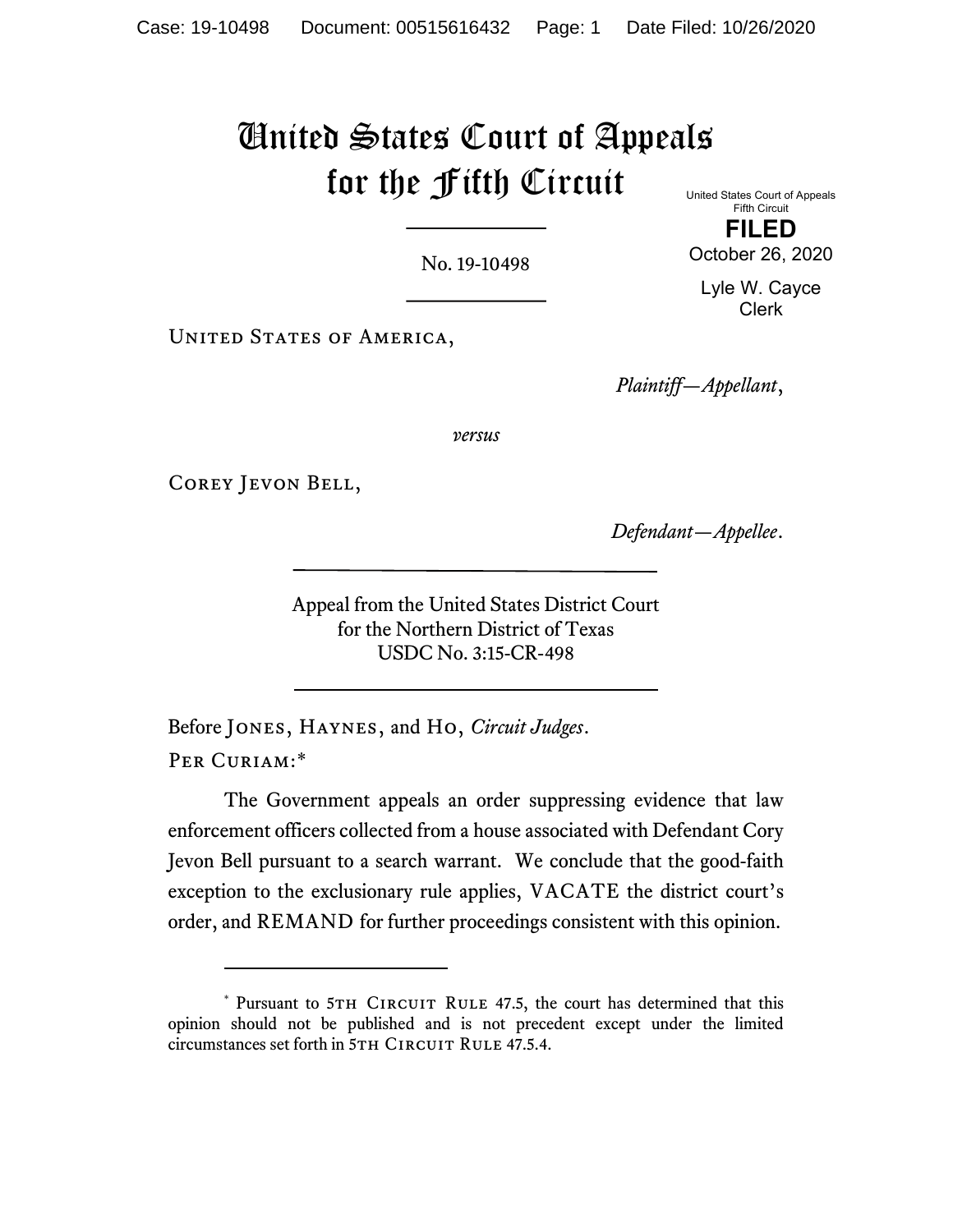## I. Background

This case concerns a warrant obtained in a state court by the Dallas Police Department of a residence located on West Laureland Road (the "Residence") following a series of drug transactions between an undercover officer and Bell over the course of four months in 2015. Bell's motion to suppress relied entirely on the claim that the affidavit filed to obtain the warrant lacked sufficient facts and was "bare bones."

Detective Dustin Kelly provided the affidavit at issue. Detective Kelly's affidavit first noted that, based on his training and experience, drug traffickers often keep drugs and other contraband in their homes. Detective Kelly's affidavit then provided a series of direct observations concerning the officers' investigation of Bell. The affidavit noted that, while operating undercover, Detective Kelly had bought methamphetamine from Bell on three occasions. The first time, Bell arrived in a silver car. The second time, Bell arrived in a maroon car. After the second transaction, Detective Kelly examined Bell's arrest records, travelled to Bell's last known address identified by those records—the Residence—and saw both the silver car and the maroon car parked out front. Prior to calling Bell for the third (and final) transaction, Detective Kelly directed other undercover detectives to stake out the Residence. Before the transaction, those detectives saw Bell pull up in the maroon car, park, and enter the house. About an hour later, Detective Kelly called Bell to initiate the transaction, and the undercover detectives saw Bell leave the Residence, get into the silver car, and drive directly to the meeting with Detective Kelly. At that meeting, Bell sold Detective Kelly methamphetamine. Bell was arrested shortly thereafter.

On the basis of Detective Kelly's affidavit, the state court issued a search warrant. Law enforcement officers then searched the Residence, finding a shotgun, cocaine, and methamphetamine, as well as scales and drug-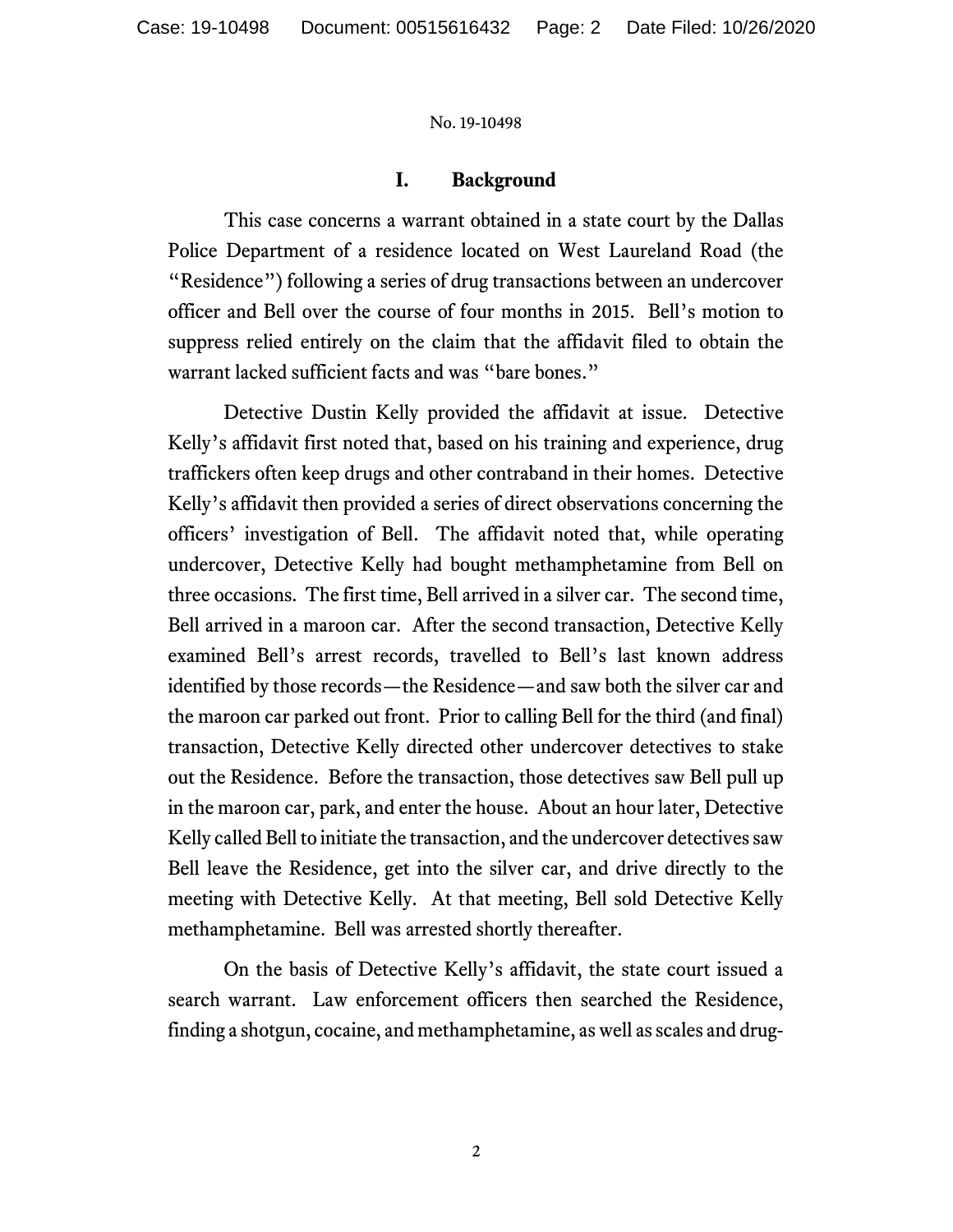packing materials. Bell was ultimately charged with various drug and firearm offenses in federal district court.

Shortly before trial was set to begin, Bell moved to suppress evidence collected during the search of the Residence. The district court granted Bell's motion, announcing its decision first from the bench (with accompanying minutes on the electronic docket) and later in a written order. The Government timely appealed.<sup>1</sup>

## II. Jurisdiction & Standard of Review

The district court had jurisdiction under 18 U.S.C. § 3231. As required for an interlocutory appeal of an order suppressing evidence, the Government filed a notice of appeal and a certification from the United States Attorney representing that the appeal was not taken for purpose of delay and that the evidence was substantial proof of a fact material to the proceedings. 18 U.S.C. § 3731. We therefore have jurisdiction to review the district court's order.

 In considering a district court's ruling on a motion to suppress, we review the court's factual findings for clear error and its legal conclusions de novo. United States v. Moore, 805 F.3d 590, 593 (5th Cir. 2015). We consider

<sup>&</sup>lt;sup>1</sup> The Government filed its notice of appeal within 30 days of the district court's announcement from the bench that it was "going to grant" Bell's motion and the accompanying minutes indicating that the motion was "GRANTED" and that an order was "forthcoming," but before that order was actually handed down. Although it preceded the district court's written opinion, the Government's appeal was not premature: Federal Rule of Appellate Procedure 4(b)(2) tells us to treat a notice of appeal filed after the district court announces an order but before that order is entered (like the notice of appeal here) as if it was filed on the date the order was actually entered. Cf. United States v. Vasquez,  $121$  F. App'x 17, 18 (5th Cir. 2004) (per curiam) (reasoning that a notice of appeal may be filed before entry of an order if the district court has already announced its decision).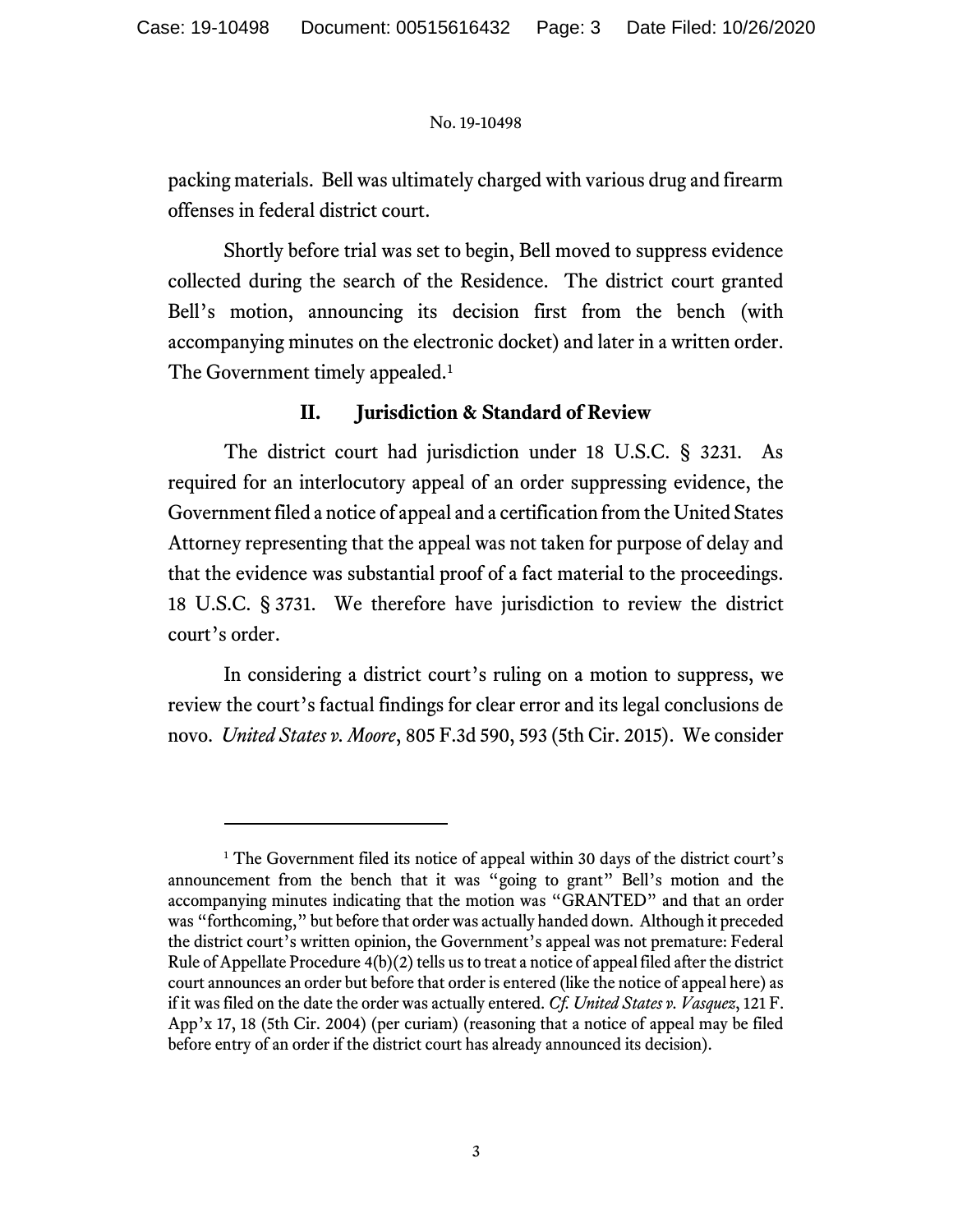the evidence in the light most favorable to the prevailing party below, here, Bell. Id.

## III. Discussion

Among other protections, the Fourth Amendment requires that all warrants be supported by probable cause. See U.S. CONST. amend. IV. Evidence collected in violation of that requirement is typically subject to the exclusionary rule and may be suppressed to deter future law enforcement misconduct. See United States v. Ganzer, 922 F.3d 579, 584 (5th Cir.), cert. denied, 140 S. Ct. 276 (2019) (mem.). But application of the exclusionary rule is not "automatic"; in the warrant context, for example, evidence collected pursuant to a legally deficient warrant may nonetheless be permitted if officers relied on that warrant in objective good faith. *Id.* at 584–85 (summarizing the Supreme Court's recognition of the "good-faith" exception in *United States v. Leon*, 468 U.S. 897, 919-20 (1984)). Moreover, we typically conclude that officers did so unless, as relevant here, the affidavit they submitted to get the warrant is so "bare bones" that the court issuing the warrant could not reasonably find probable cause. See Leon, 468 U.S. at 915–16; United States v. Satterwhite, 980 F.2d 317, 321 (5th Cir. 1992). If a court concludes that the good-faith exception applies, then suppression is inappropriate and it is unnecessary to examine whether probable cause supports the warrant. Moore, 805 F.3d at 593.

The district court here identified several circumstances in which the good-faith exception does not apply, but ultimately held that the affidavit was "bare bones," concluding that "the officer relied on an affidavit 'so lacking in indicia of probable cause as to render official belief in its existence entirely unreasonable.'" See United States v. Brown, 567 F. App'x 272, 281 (5th Cir. 2014) (quoting Leon, 468 U.S. at 923). Because application of the good-faith exception constitutes a legal question concerning the objective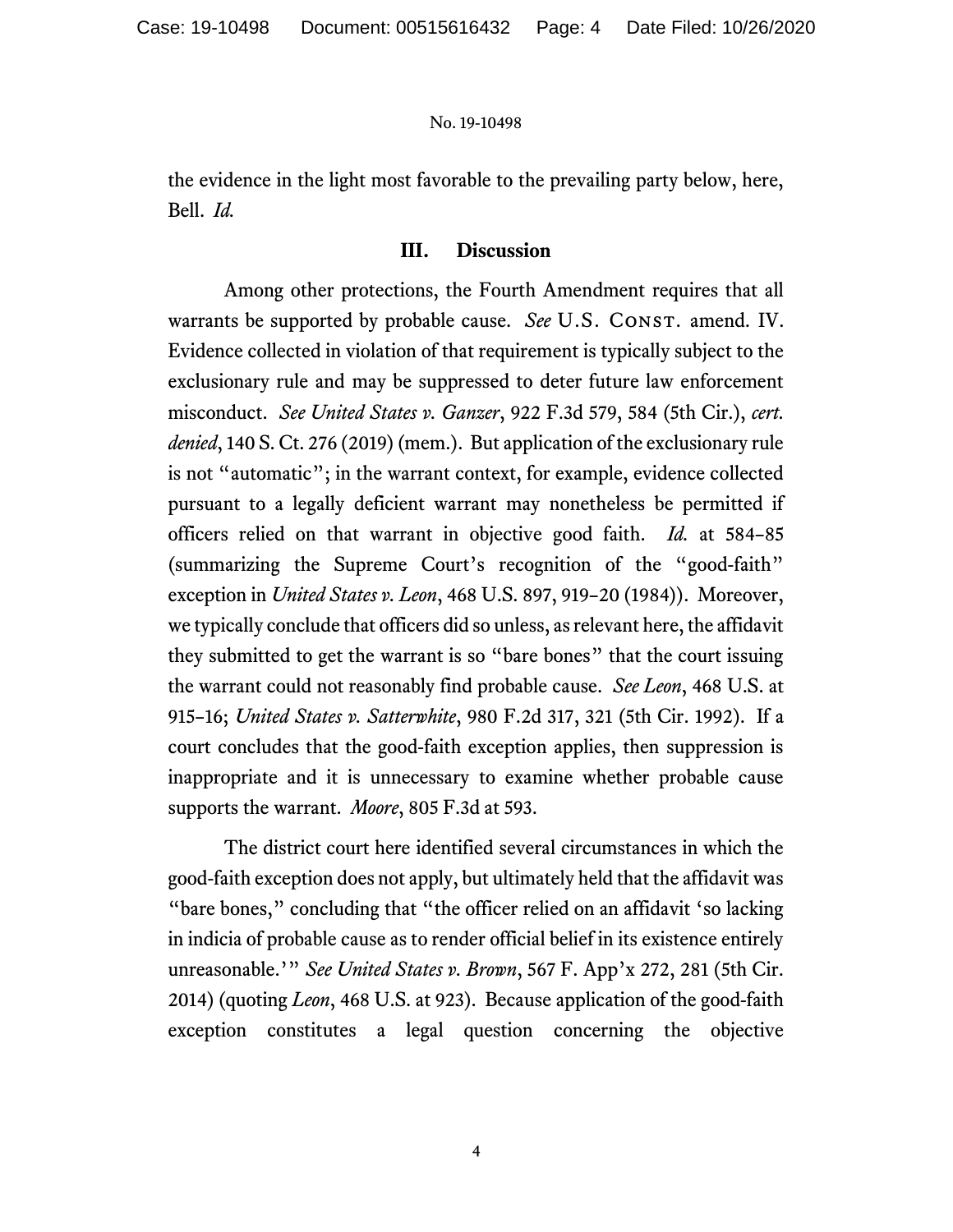reasonableness of the officers' reliance on the warrant (which, as the district court noted, does not require any factual findings), we review the district court's decision de novo. See Satterwhite, 980 F.2d at 321.

We conclude that the evidence supports only one conclusion: that the officers relied in good faith on the warrant issued by the state court. The primary issue in this case is the nexus requirement: whether the warrant was supported by facts suggesting that there would be drugs or other contraband in the Residence. See generally United States v. Freeman, 685 F.2d 942, 949 (5th Cir. 1982) (discussing the nexus requirement). Either "direct observation" or "normal inferences" can support such a connection. Id. But, under the good-faith exception, we do not assess whether there definitively was such a nexus—we instead consider whether officers objectively could reasonably believe that there was. See Satterwhite, 980 F.2d at 320. The question here is therefore: did the officers provide enough observations and inferences indicating contraband was likely to be found at the Residence that they could reasonably believe the state court's probable cause determination?

The answer is "yes." The affidavit noted that Bell had sold drugs to an undercover officer on three occasions. It identified that Bell drove two cars as he went about those sales—both of which were later seen outside the Residence. It noted that, according to arrest records, the Residence was Bell's last known address. Perhaps most significantly, it stated that Bell proceeded directly from the Residence to a drug sale after he was called to arrange a transaction. These observations were coupled with inferences, drawn from Detective Kelly's training and experience, that individuals involved in the drug trade often keep contraband in their residences. Given these observations and inferences, the state court could reasonably conclude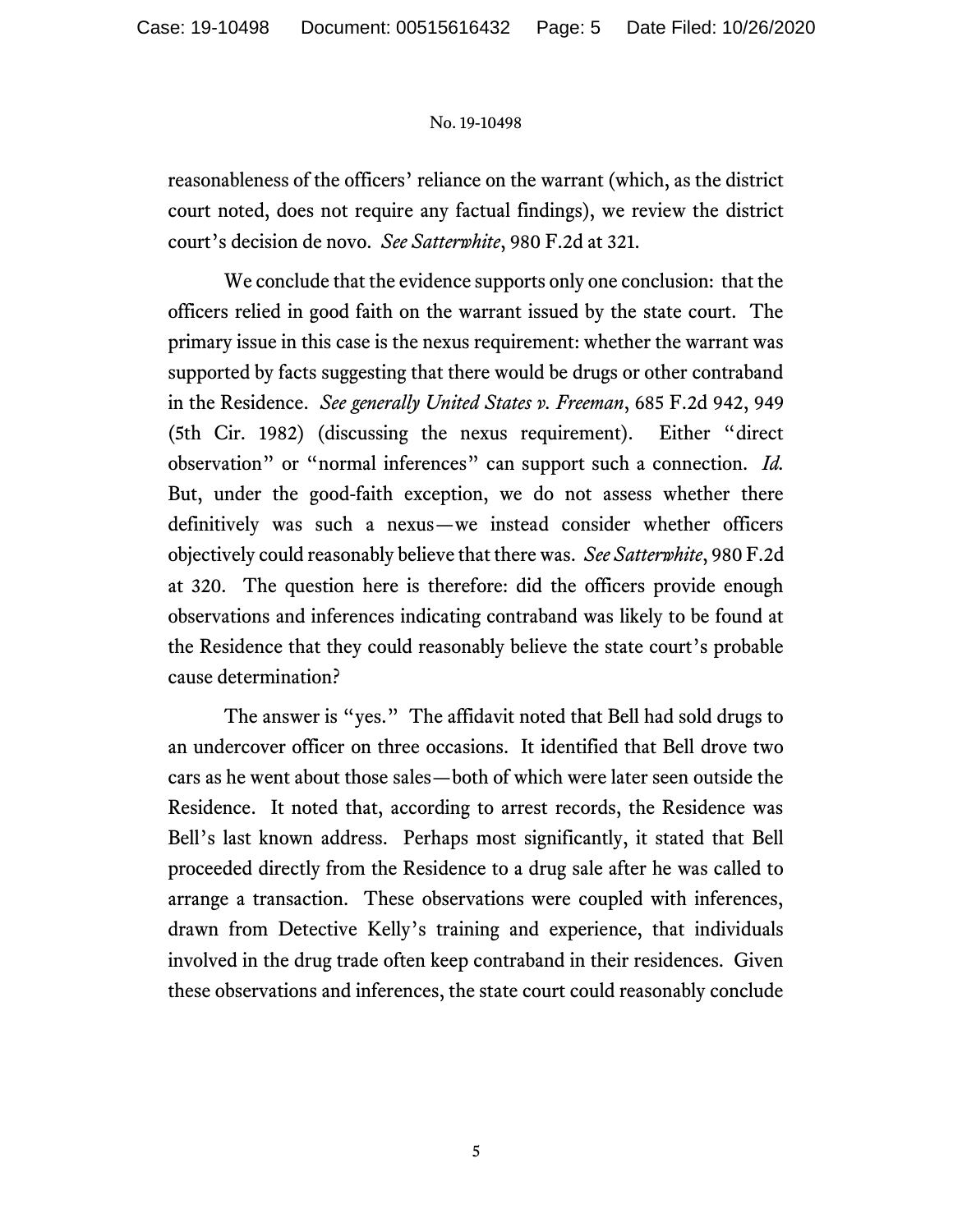that there were likely drugs and other contraband at the Residence.<sup>2</sup> The officers could therefore rely on the warrant they received in good faith.

We note that the various connections between Bell's activity and the Residence distinguish this case from Brown, 567 F. App'x at 272, which the district court relied on in its suppression order. In Brown, the affidavit contained no evidence linking the defendant's drug trafficking to his home, only a bare statement indicating that officers "believed" that there were drugs there. Id. at 282–83. As we have discussed, there was considerably more to suggest that Bell kept drugs in the Residence—including direct observations that Bell travelled directly from the house to a drug sale, as well as inferences that Bell, like other drug traffickers, was likely to have contraband in his residence. Indeed, in cases running the gamut from large conspiracies to small-quantity user-level deals, we have consistently concluded that such a combination of observations connecting a defendant's drug trafficking to a particular location and inferences regarding the tendencies of drug traffickers to keep contraband in their residences makes an affidavit more than "bare bones." See, e.g., United States v. Fields, 380 F. App'x 400, 403-04 (5th Cir. 2010) (per curiam); United States v. Gildon, 340 F. App'x 956, 957 (5th Cir. 2009) (per curiam); United States v. Pofahl, 990 F.2d 1456, 1477 (5th Cir. 1993); United States v. Kleinebreil, 966 F.2d 945,

<sup>&</sup>lt;sup>2</sup> Just a few years before the events in this case, we concluded that materially identical facts established probable cause. In *United States v. Aguirre*, 664 F.3d 606, 610– 11 (5th Cir. 2011), we held that a set of officers had probable cause to search a mobile home because they had just arrested a resident of the home directly after the resident left the home, had found drugs in the resident's possession, had evidence that the resident had previously sold drugs to an informant, and had training and experience suggesting that drug dealers often keep assets and drug paraphernalia at their residences. Bell's attempts to distinguish *Aguirre* are unavailing—our probable cause reasoning in that case remains good law and supports application of the good-faith exception here.